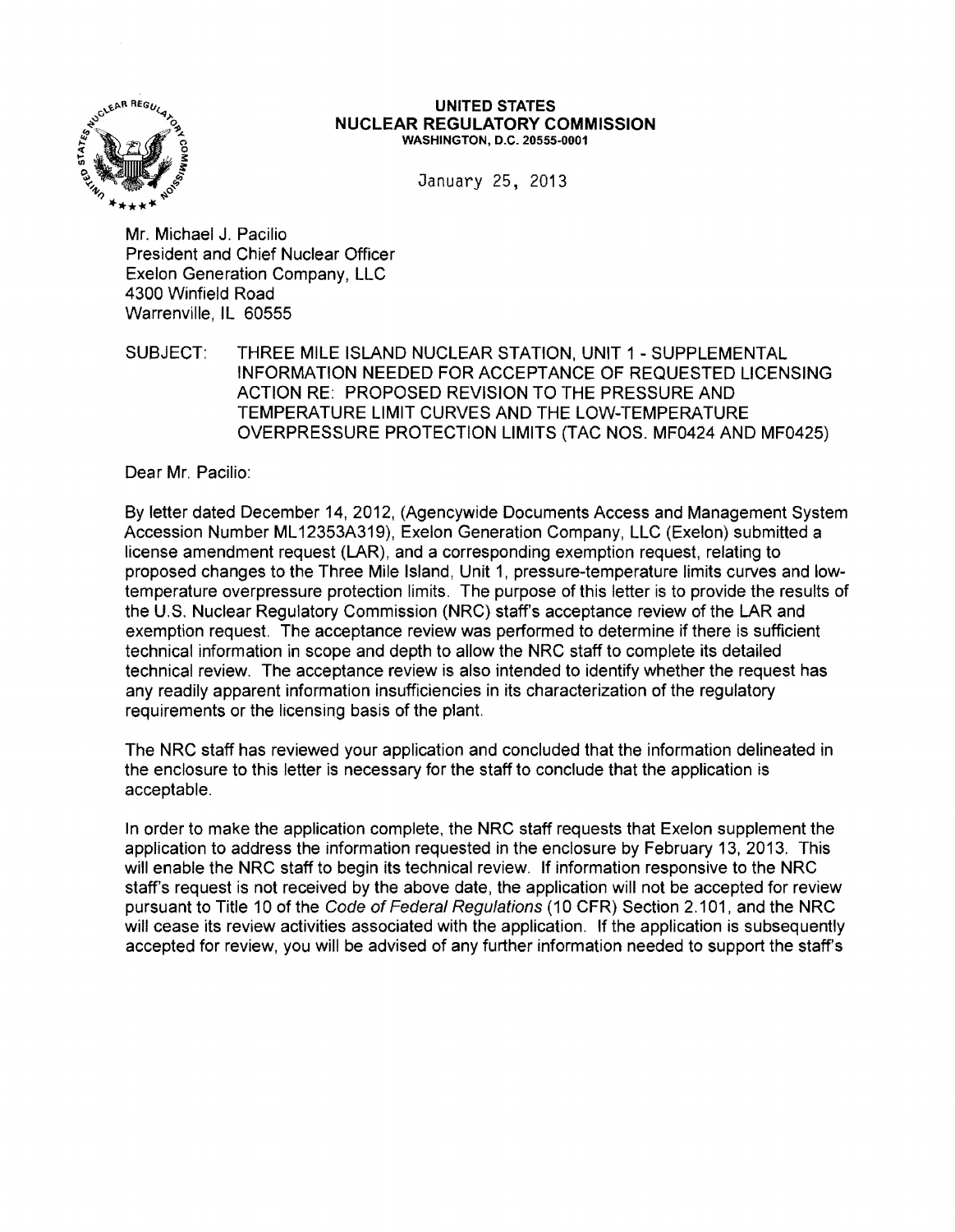M. Pacilio  $-2-$ 

technical review by separate correspondence. The information requested and associated time frame in this letter was discussed with Mr. Thomas Loomis of your staff on January 25, 2013.

Please contact me at 301-415-2833, if you have any questions.

Sincerely,

Peter Bamford

Peter Bamford, Project Manager Plant Licensing Branch 1-2 Division of Operating Reactor Licensing Office of Nuclear Reactor Regulation

Docket No. 50-289

Enclosure: As stated

cc: Distribution via Listserv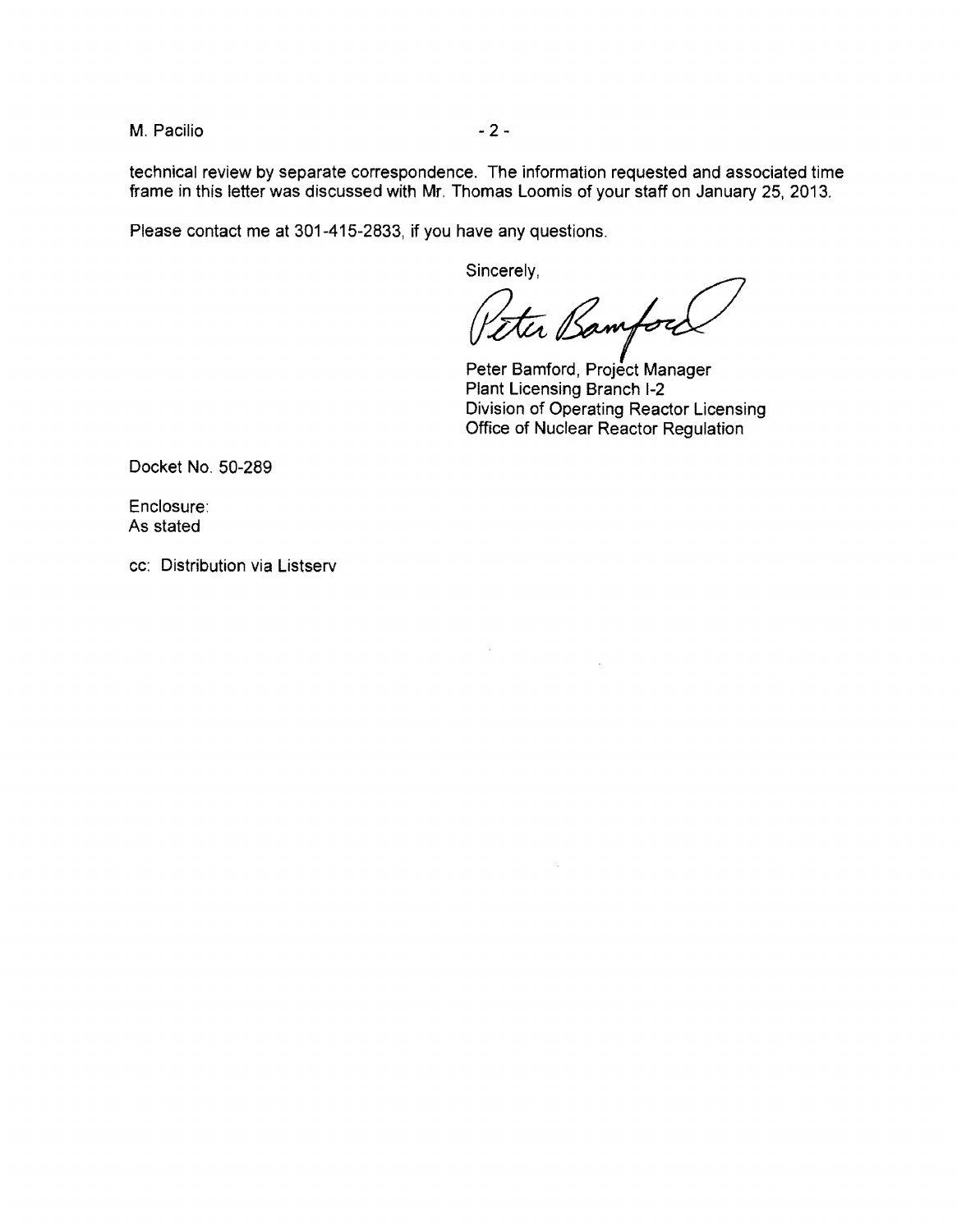# SUPPLEMENTAL INFORMATION NEEDED

## PROPOSED REVISION TO THE PRESSURE AND TEMPERATURE LIMIT CURVES AND

# THE LOW-TEMPERATURE OVERPRESSURE PROTECTION LIMITS

## THREE MILE ISLAND, UNIT 1

## DOCKET NO. 50-289

By letter dated December 14, 2012, (Agencywide Documents Access and Management System Accession Number ML 12353A319), Exelon Generation Company, LLC (Exelon) submitted a license amendment request (LAR), and a corresponding exemption request, relating to proposed changes to the Three Mile Island, Unit 1, pressure-temperature limits curves and lowtemperature overpressure protection limits. The U.S. Nuclear Regulatory Commission (NRC) staff has reviewed the application and concluded that the information delineated below is necessary to enable the staff to make an independent assessment regarding the acceptability of the proposed LAR and exemption request in terms of regulatory requirements and the protection of public health and safety and the environment.

1. Enclosure 1 of Attachment 3 to the December 14, 2012, LAR, briefly discusses various neutron fluence values in relation to one another, but does not explain how the fluence values were calculated. Please describe the methods used to determine the reactor vessel neutron fluence values, on which the revised pressure- temperature limits were based. Provide a sufficiently detailed description or reference so that the staff can determine whether the method adheres to the guidance contained in NRC Regulatory Guide 1.190, "Calculational and Dosimetry Methods for Determining Pressure Vessel Neutron Fluence," or other suitable guidance.